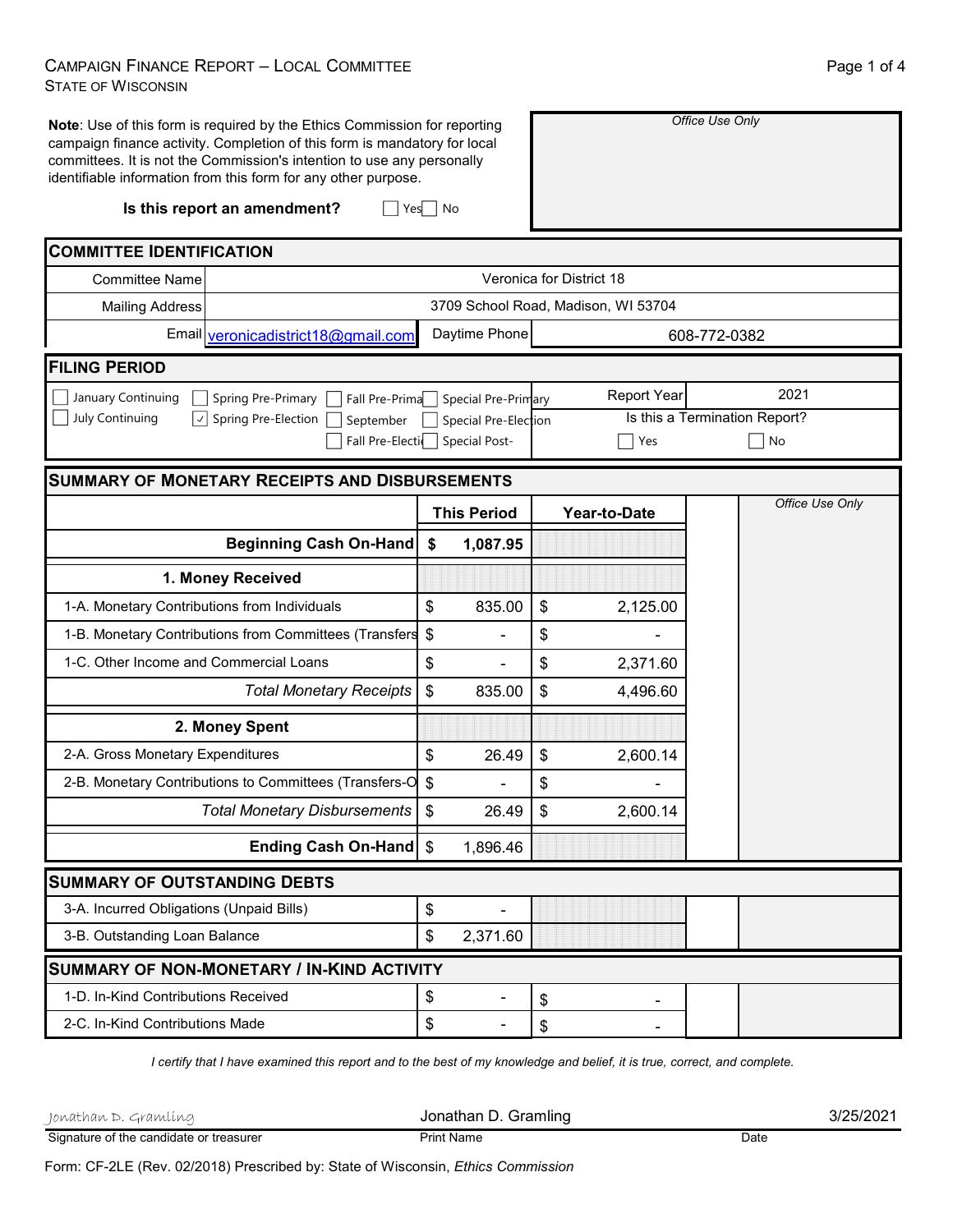| <b>Income</b> Schedule 1-A<br><b>Monetary Contributions from Individuals (Including Personal Loans)</b> |                                 |                                |                    |           |            |                              | Page 2 of 4     |     |        |
|---------------------------------------------------------------------------------------------------------|---------------------------------|--------------------------------|--------------------|-----------|------------|------------------------------|-----------------|-----|--------|
| <b>Date</b>                                                                                             | <b>Name</b>                     | <b>Address</b>                 | City               | <b>ST</b> | <b>Zip</b> | Occupation                   | <b>Comments</b> |     | Amount |
|                                                                                                         | 02/07/21 Anita Weier            | 20 Golf Parkway                | Madison            | WI        |            | 53704 Not Employed           |                 | ზ   | 25.00  |
|                                                                                                         | 02/07/21 Lupe Montes            | 1460 W Main Street             | <b>Sun Prairie</b> | WI        |            | 53590 Insurance Agency Owner |                 |     | 50.00  |
|                                                                                                         | 02/08/21 Azure Hart             | 10 Norway Maple Circle         | Madison            | WI        | 53704      |                              |                 | ъ   | 20.00  |
|                                                                                                         | 02/09/21 Richard Salin          | 306 W. Main St.                | Madison            | WI        | 53703      |                              |                 | S   | 250.00 |
|                                                                                                         | 02/09/21 Jennifer Parker        | 1425 Wheeler Ct. #B            | Madison            | WI        | 53704      |                              |                 | \$  | 25.00  |
|                                                                                                         | 02/12/21 Armando Ibarra         | 4126 Green Ave                 | Madison            | WI        | 53704      |                              |                 | \$  | 50.00  |
|                                                                                                         | 02/13/21 Alexandra Nieves Reyes | 4210 Sunnyside Cres            | Madison            | WI        | 53704      |                              |                 | S   | 25.00  |
|                                                                                                         | 02/17/21 Nancy Saiz             | 462 Woodside Ter.              | Madison            | WI        | 53711      |                              |                 | \$  | 200.00 |
|                                                                                                         | 02/28/21 Oluwole Okeyide        | 3030 Worthington Avenu Madison |                    | WI        |            | 53714 RCT/CNA                |                 | \$. | 25.00  |
|                                                                                                         | 02/16/21 Juan José López        | 2532 Fairfield Place           | Madison            | WI        |            | 53704 Retired                |                 | S   | 25.00  |
|                                                                                                         | 2/8/2021 Diana Burns            | 4350 Clover Court              | Madison            | WI        |            | 53711 Retired                |                 | \$  | 50.00  |
|                                                                                                         | 2/6/2021 Heidi Figueroa-Velez   | 2021 Whenona Drive             | Madison            | WI        | 53711      |                              |                 | \$  | 90.00  |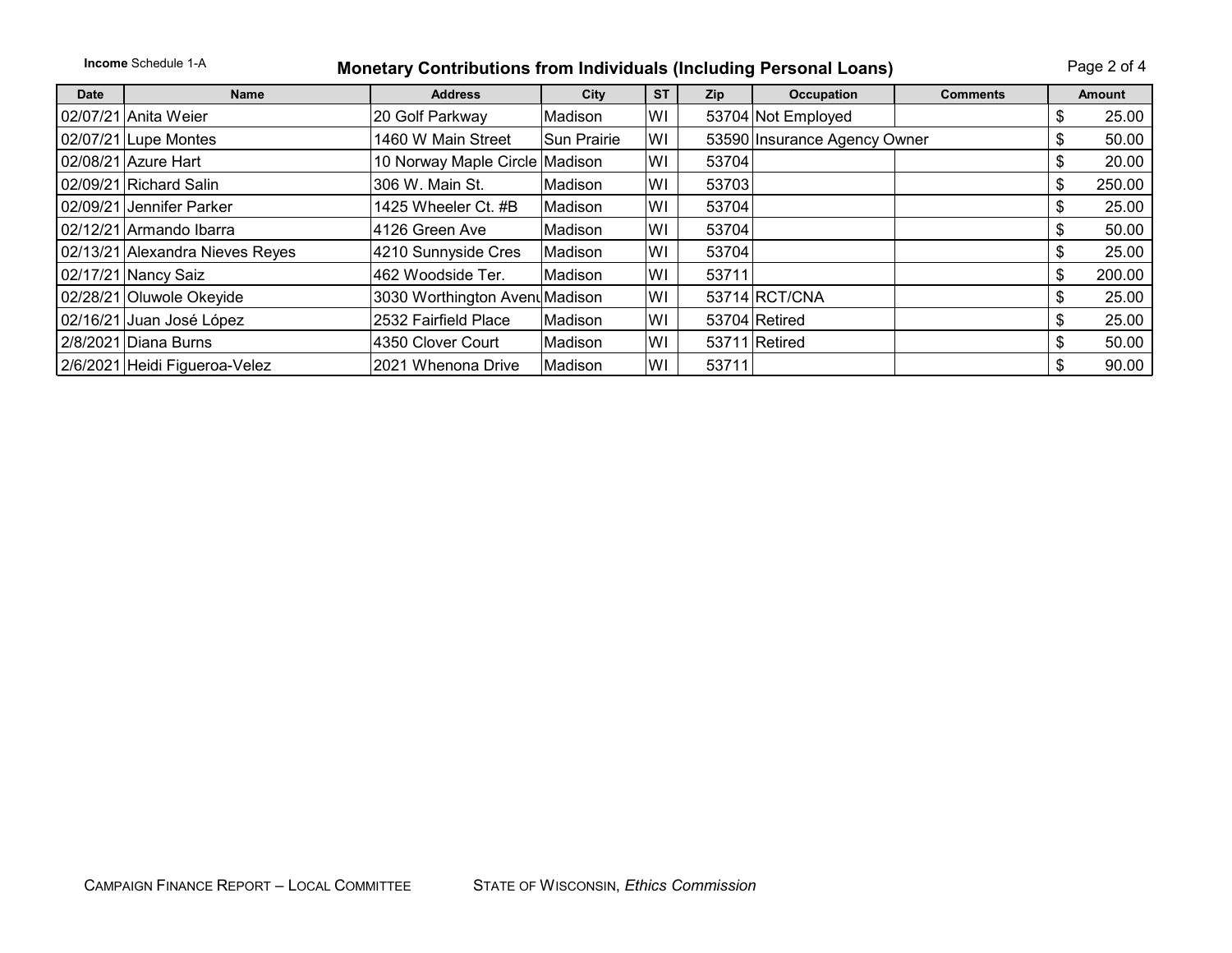|             | <b>Disbursements Schedule 2-A</b> | <b>Gross Monetary Expenditures</b> |            |           |     |                   | Page $3$ of $4$ |  |               |  |
|-------------|-----------------------------------|------------------------------------|------------|-----------|-----|-------------------|-----------------|--|---------------|--|
| <b>Date</b> | Name                              | <b>Address</b>                     | City       | <b>ST</b> | Zip | <b>Purpose</b>    | <b>Comments</b> |  | <b>Amount</b> |  |
|             | 1/25/2021 Act Blue                | PO Box 441146                      | Somerville | MA        |     | 02144 Fundraising |                 |  | 26.49         |  |